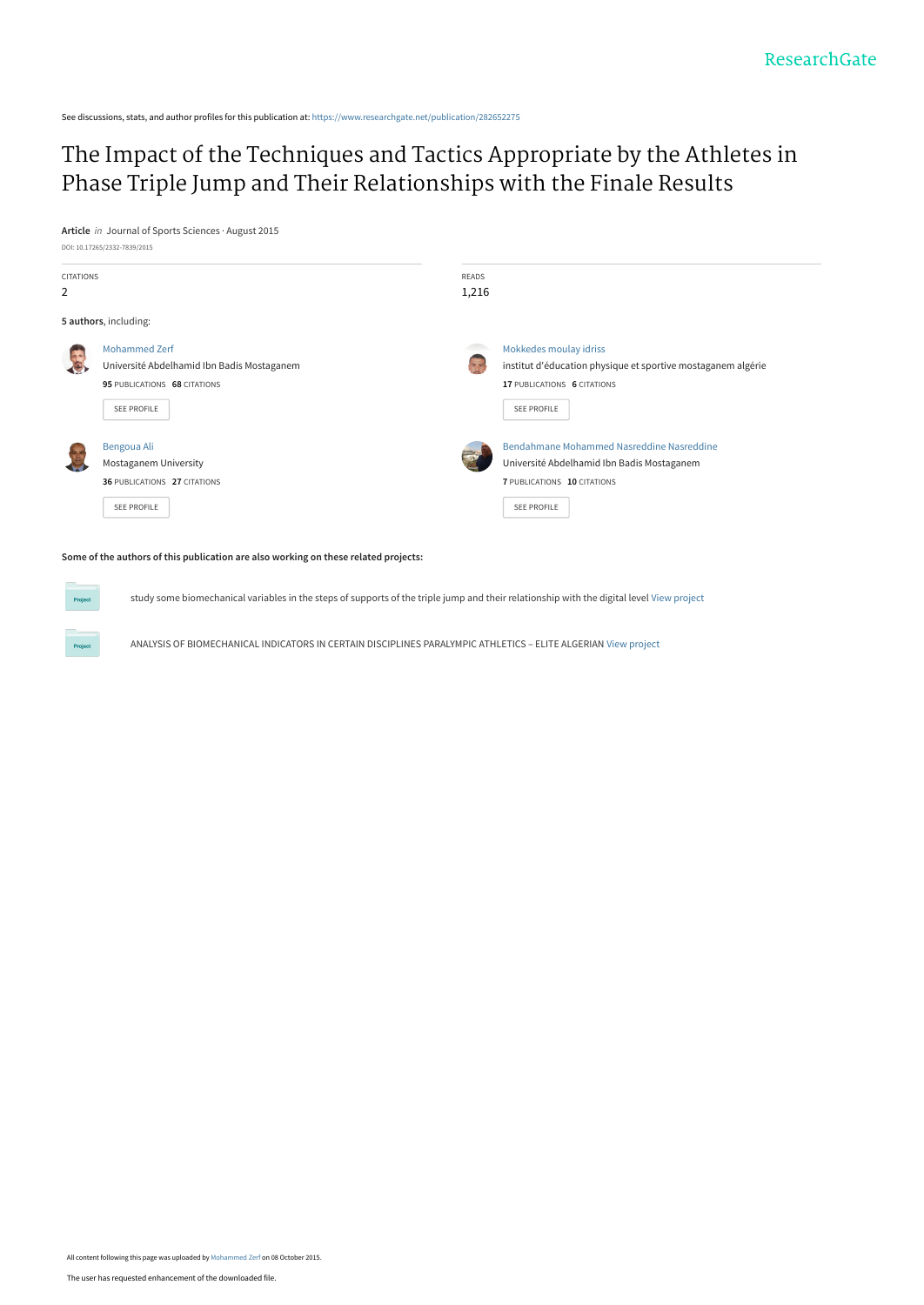

Zerf Mohammed, Mokkedes Moulay Idriss, Bengoua Ali, Bendahmane Med Nasreddin and Guebli Abd-el-Kader *Physical Education Institute Laboratory OPAPS, University Abdel Hamid Ibn Badis Mostaganem, Mostaganem 27000, Algeria*

**Abstract:** The purposes of this study were to describe and compare the techniques used by elite world triple jumper and the Algerian elite team to determine the impact of distribution modality phases allowing the elite to exceeds 17-meter. Our subjects were two world elite 2009 and two Algerian national elite 2013. In the lack of new technology Modern measuring instruments kinematics or kinetics, our study based in measure of the Phase distribution ratio as measure of Stride length Jump distance. That literature review two schools, the Russian technique (which emphasizes the hop phase) and the Polish technique (which emphasizes the jump phase). Our aims for this study are: Are there any statistically significant differences between the results of the samples in the distance achieved? Are there any statistically significant differences between practical Ratio relative distances (world 2009-national 2013)? Are there any statistically significant differences between Stride length phase distances (world 2009-national 2013)? For that, we have chosen the analysis of variance and correlation of the distances achieved in each of the phases with the official distance of jumper and "T" student to compare implementation distribution of phases (hop, step and jump) with the results accuses. Based on the practices and weaknesses of elites in practice, we confirm: (1) All the samples practice the Russian technique as model in the distribution of the phase ratio; (2) The problem of our elites is in the hop phase distribution and its relationship with other phases; (3) Improve achieve horizontal vertical velocity in hop phase as solution.

**Key words:** The ratio phase, techniques, tactics appropriate, triple jump.

#### **1. Introduction**

 $\overline{a}$ 

The original triple jump as practiced by the Greeks was no more than three long jumps. The regulated triple jump was protected at the end of the XIX century, first by the Irish and then by the Americans [1].

The triple jump was inspired by the ancient Olympic Games and has been a modern Olympics event since the Games' inception in 1896. According to IAAF (International Association of Athletics Federations) rules, the hop shall be made so that an athlete lands first on the same foot as that from which he has taken off in the step, he shall land on the other foot, from which, subsequently, the jump is performed [2]. The current male and female world record holders are Jonathan Edwards of Great Britain, with a jump of 18.29 m (60 ft. 0 in), and Inessa Kravets of Ukraine, with a jump of 15.50 m (50 ft. 10 in). Both records were set during 1995 World Championships in Gothenburg.

The current record male Africa 17.37 m (56 ft. 113⁄4 in) by Tarik Bouguetaïb (MAR) and female is 15.39 m (50 ft. 53⁄4 in) Françoise Mbango Etone (CMR).

The best record of Algerian female is 14. 98 m (+ 0.2 m/s) By Baya Rahouli in Meeting Almeria 1 Juliet 2005 the best record of male Algerian is 16.92 m by Lotfi Khaïda Monaco Herculis games in August 7, 1993 [3].

The literature review reveals that the triple jump consists of a running approach, 3 take-off phases in which the athlete hops on one foot, lands on the same

**Corresponding author:** Zerf Mohammed, Ph.D., research field: biomechanics sports evaluation training. E-mail: biomeca.zerf@outlook.com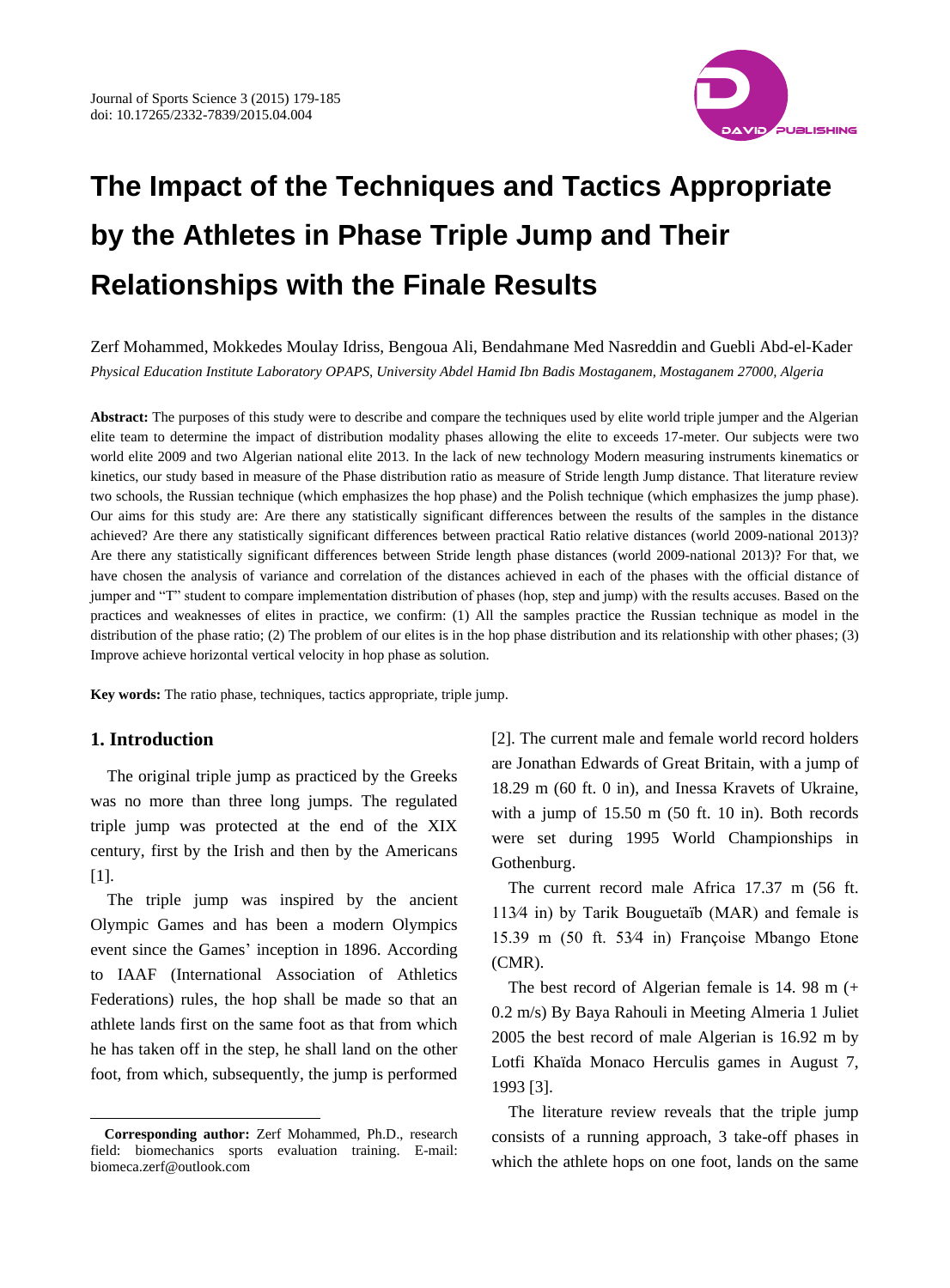foot, steps onto the opposite foot, and finally jumps and lands in the sand pit [4].

180

The lengths of the three phases are typically about 39%, 30%, 31% of the total length of the jump for the Russian technique, and 35%, 29%, 36% of the total length for the Polish technique [5]. Allen et al. reported that the world record performances from 1911 to 1985 a move away from a hop-dominated technique with a small step phase (40-41%:22%:36-38%), towards a hop-dominated technique with a larger step phase (37-39%:28-30%:31-33%), and latterly towards a jump-dominated technique (34-35%:28-30%:36-37%) [6].

Hiu confirmed that Phase ratio is a measure of effort distribution in the triple jump [7]. Hop-dominant, balanced, and jump-dominant techniques were three triple jump techniques defined based on phase ratio.

For the reason that our elites does not exceed 17-meter, our goal is to introduce the biomechanics evaluation before explaining the reason scientific of the absence of the Algerian performance elite in world festivals by discussing the importance of maintaining the model distribution ratios applied in the outcome.

In addition, our research analyzed the performance of Algerian elites as first part and the second part was to compare their results with the world's elite 2009 to illustrate the importance of the good contribution of the phase jump on the results. Our motive is to highlight the biomechanical assessment for Algerian coaches to plan the choice of the right assessment technique to their athletes.

#### **2. Material and Methods**

For the purposes of analysis, we have calculated the distance of the hop phase (the distance of the hop), and step phase (the distance of the step), and the phase jump (the distance of the jump), in two-dimensional [8].

The analysis of the present study was with the software Kinovea, the capture and measured distance of each phase of triple jump as Fig.1.



**Fig. 1 The method chosen to calculate the Distance of phase [9].**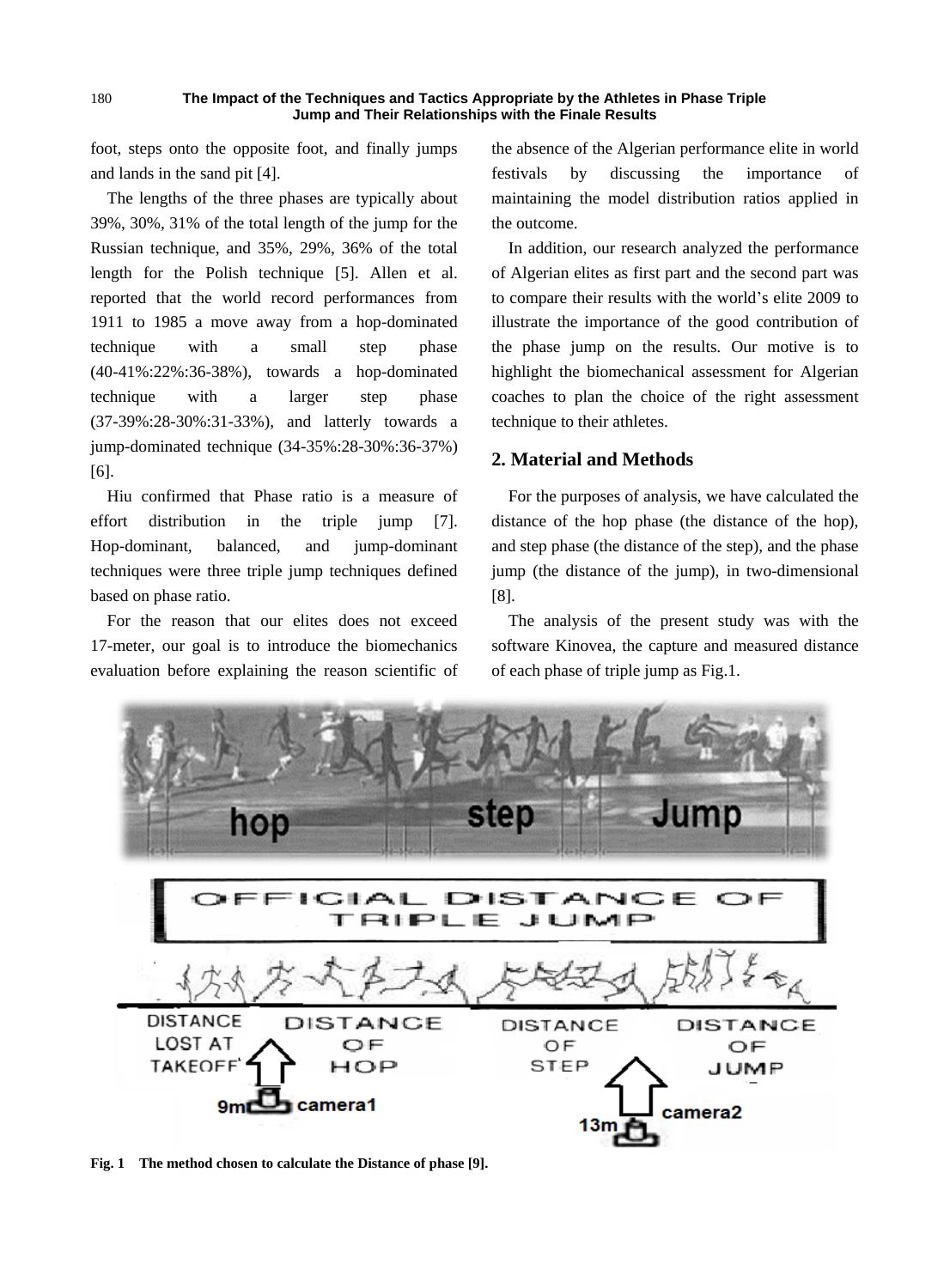Sites of the three cameras that depicting the distance triple jump

These cameras were placed at distances of 19.4 m and 22.1 m from the midline of the triple jump runway, with their optical axes at right angles to this line. The first camera was placed 0.9 m forward (or on the pit side) of the front edge of the board and was used to record the subjects' performances during the hop phase of the triple jump. The second camera was placed 13.0 m forward of the front edge of the board and was used to record performances during the step and jump phases [8]. To measure the real distance, a series of markers was placed in carefully measured locations along the inside, curb of the track between the runway and each camera. These markers served as reference measurement.

## **3. Data Collection**

#### *3.1 Subjects*

The subjects were the two-world champions Berlin 2009 results from the German athletics federation [10] and for Algerian; we have made analyses of their performances in similar study [11].

#### *3.2 Data Reduction*

Our cameras were attached to our laptops to record directly into folders prepare in advance for each

**Table 1 (a-b) Description of The Acquired Results of Our Samples.**

The Results (a) Champions World 2009 [10] Variables Real Stride length (m) Distance Hop Step Jump World Champion 17.92 6.49 5.41 6.02 Vice World **17.60** 6.51 5.41 5.68 Mean 17.76 6.50 5.41 5.85 SD 0.23 0.01 0.00 0.24 The Results (b) Algerian Champions 2013 after the kinematics analysis [11] Variables Real Stride length (m) Distance Hop Step Jump Champion Algeria 16.16 5.79 5.1 5.27 Vice Champion 16.15 5.72 5.02 5.41 Mean 16.16 5.76 5.06 5.34  $\text{SD}$  0.01 0.05 0.06 0.10

subject chosen for analysis. The distances of the analyses tests are shown in Table1 (a-b) for all the subjects and Table 1(b) for Algerian elite's team. With the software Kinovea, the films obtained for each test were phase analysis for each variable and participant.

#### *3.3 Data Analysis*

The data analysis procedures used in this study consisted of the computation of the means, standard deviations, the Pearson correlations and Independent Samples Test of all the variables identified in based of the theoretical model in the similar studies (Fig. 1).

#### **4. Results**

From Table 2, through the results of the paired T student and Pearson correlation at the 0.05 level (2-tailed) and Degrees of freedom (n-1) are not significant at the 0.01 level (2-tailed) in all comparisons except in the hop phase.

#### **5. Conclusion**

From this, we conclude that the tactics appropriate used by nationalist elements remain far from the level of application of the Champions world within this technique (which emphasizes the hop phase) in hop phase comparison.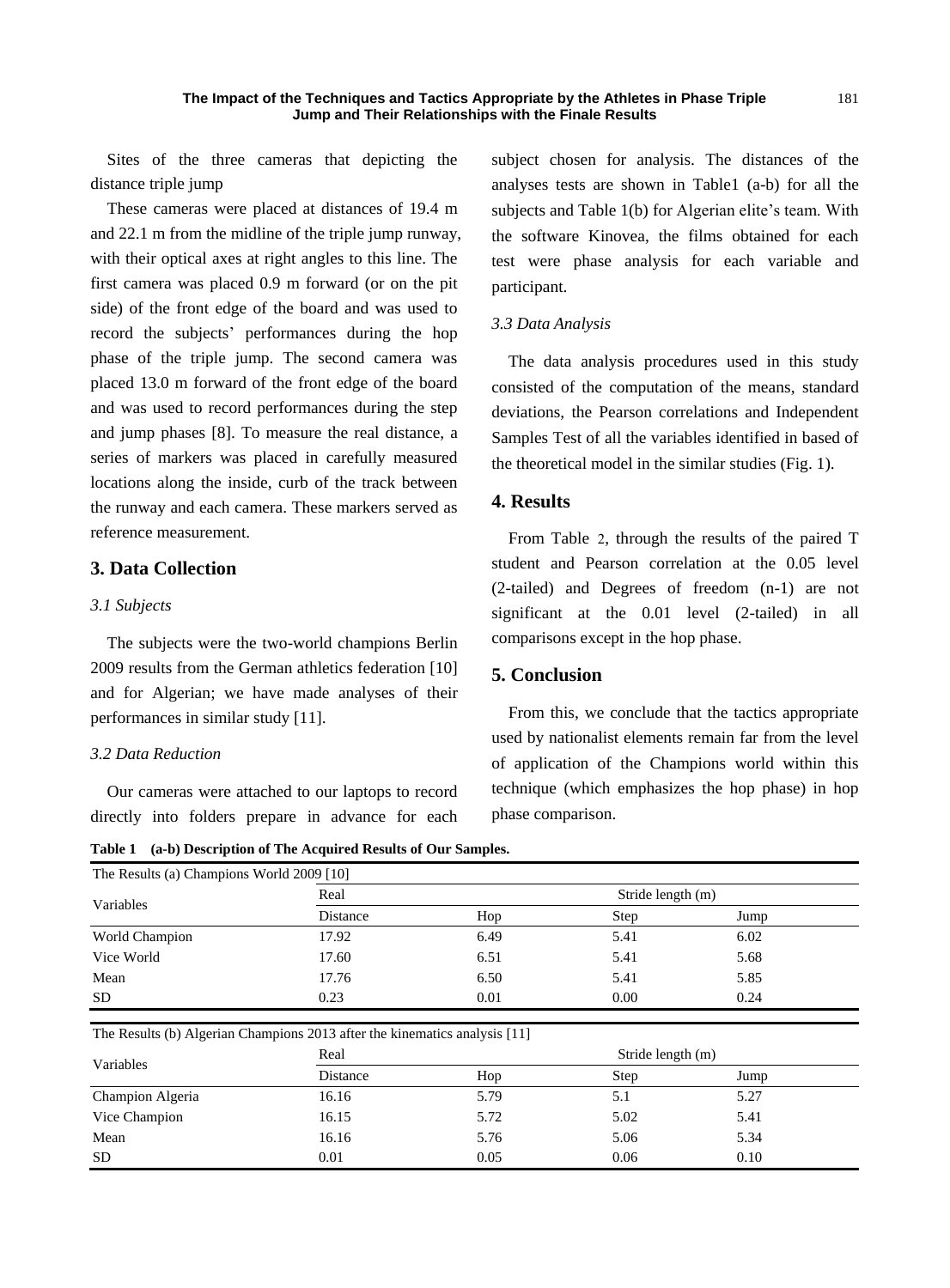| variables      |          | Mean  | <b>SD</b> |       | df | R    | $Sig. (2-tailed)$ |
|----------------|----------|-------|-----------|-------|----|------|-------------------|
| Total distance | World    | 17.76 | 0.23      | 10.36 |    | $+1$ | 0.06              |
|                | Algerian | 16.16 | 0.01      |       |    |      |                   |
| Hop            | World    | 6.50  | 0.014     | 16.56 |    |      |                   |
|                | Algerian | 5.76  | 0.049     |       |    | $-1$ | 0.038             |
|                | World    | 5.41  | 0.00      |       | 01 |      |                   |
| Step           | Algerian | 5.06  | 0.06      | 8.87  |    | $+1$ | 0.071             |
| Jump           | World    | 5.85  | 0.24      |       |    |      |                   |
|                | Algerian | 5.34  | 0.09      | 2.13  |    | $-1$ | 0.280             |
|                |          |       |           |       |    |      |                   |

**Table 2 Deference statistical existed between the results of the samples obtained in the final distance.** 

|  |  |  | Table 3 The connectivity relationships between variables in order to study. |  |
|--|--|--|-----------------------------------------------------------------------------|--|
|--|--|--|-----------------------------------------------------------------------------|--|

|             | Correlations length phase distance for our samples |           |           |          |  |
|-------------|----------------------------------------------------|-----------|-----------|----------|--|
| variables   |                                                    | Hop       | Step      | Jump     |  |
|             | Pearson Correlation                                |           | $0.995**$ | $0.869*$ |  |
| Hop         | $Sig. (2-tailed)$                                  |           | 0.005     | 0.131    |  |
|             | N                                                  |           | 4         |          |  |
|             | Pearson Correlation                                | $0.995**$ |           | $0.852*$ |  |
| <b>Step</b> | $Sig. (2-tailed)$                                  | 0.005     |           | 0.148    |  |
|             | N                                                  |           | 4         |          |  |
|             | <b>Pearson Correlation</b>                         | $0.869*$  | $0.852*$  |          |  |
| Jump        | $Sig. (2-tailed)$                                  | 0.131     | 0.148     |          |  |
|             | N                                                  | 4         |           |          |  |

\*\* Correlation is significant at the 0.01 level (2-tailed).

From Table 3, through the results of correlations length phase distance for our samples at the 0.01 level (2-tailed) and degrees of freedom  $(n = 4)$ , the correlations is strong positive significant in all the comparisons except in the jump phase.

Since the differences are not statistically significant, all our samples practice the Russian technique (which emphasizes the hop phase).

From the Table 4 (a), through the results of the mean of the Ratio World Jumpers, we conclude that the dominant techniques is for the benefit of the Hop-dominated technique with a length of three phases are typically (36%, 31%, 33%). Based on the results obtained, we referred to the practice of the Russian technique (emphasizes the hop phase) [9, 12, 13].

Table 4 (b) shows the results of the correlations of the ratio based on the relative distance for our champion world. The simple correlation is significant positive at the 0.01 level (2-tailed) in all comparisons, except in the jump phase which is strong negative.

From that, we confirm that the dominant techniques is in the benefit of the Hop-dominated. Based on the results obtained, we referred to the practice of the Russian technique (emphasizes the hop phase) [9, 12, 13].

Table 4 (c) shows the results of the mean of the Ratio Algerians Jumpers, and we conclude that the dominant techniques is for the benefit of the Hop-dominated technique

Table 4 (d) shows the results of the correlations of the ratio based on the relative distance of the Algerian Champion 2013, the simple correlation is significant positive at the 0.01 level (2-tailed) in all comparisons, except in the jump phase which is strong negative; we confirm that the dominant technique is in the benefit of the Hop-dominated. Based on the results obtained, we referred to the practice of the Russian technique (emphasizes the hop phase) [9, 12, 13].

Table 5 (a) shows the results of the Independent Samples Test for the Stride length phase distance between our champions (world-national), which is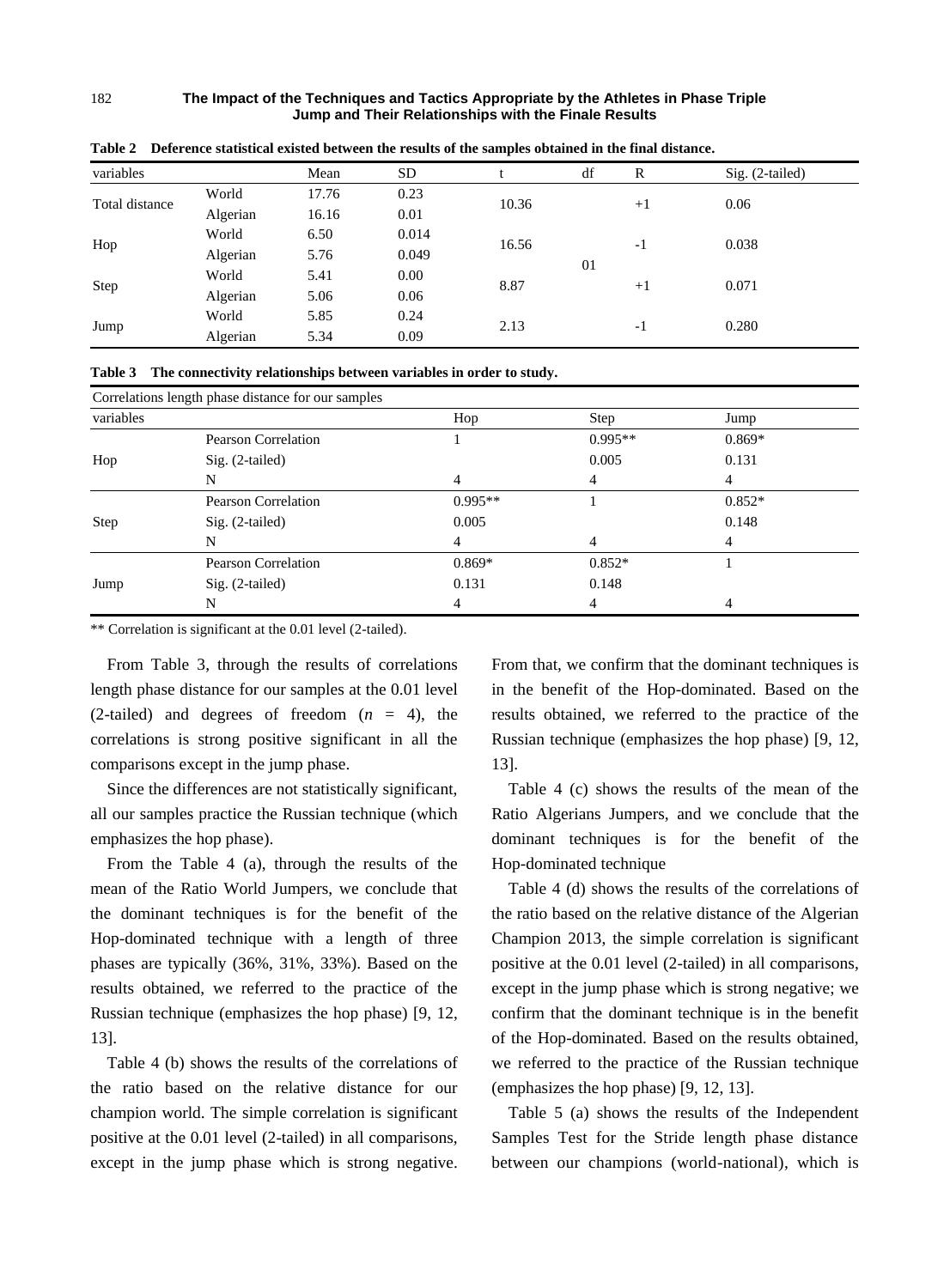| (a) Champion World 2009 based on the relative distance $(\%)$ |                |                  |                       |                   |  |  |
|---------------------------------------------------------------|----------------|------------------|-----------------------|-------------------|--|--|
| Variables                                                     | Jump           |                  | Relative Distance (%) |                   |  |  |
|                                                               | Distance $(m)$ | Hop Ratio $(\%)$ | Step Ratio $(\%)$     | Jump Ratio $(\%)$ |  |  |
| World champion                                                | 17.92          | 36.22            | 30.19                 | 33.59             |  |  |
| Vice World                                                    | 17.60          | 36.99            | 30.74                 | 32.27             |  |  |
| Mean                                                          | 16.96          | 36.60            | 30.46                 | 32.93             |  |  |
| <b>SD</b>                                                     | 0.94           | 0.55             | 0.39                  | 0.93              |  |  |

|  |  |  |  |  | Table 4 (a) The practical ratio relative distance for the World Champion 2009. |
|--|--|--|--|--|--------------------------------------------------------------------------------|
|--|--|--|--|--|--------------------------------------------------------------------------------|

|  | Table 4 (b) The correlations on the relative distance phase for the World Champion 2009. |  |  |  |
|--|------------------------------------------------------------------------------------------|--|--|--|
|--|------------------------------------------------------------------------------------------|--|--|--|

|           | (b) Champion World 2009 correlations on the relative distance (%) |                |        |         |  |
|-----------|-------------------------------------------------------------------|----------------|--------|---------|--|
| Variables |                                                                   | Hop            | Step   | Jump    |  |
|           | <b>Pearson Correlation</b>                                        |                | $1**$  | $-1***$ |  |
| Hop       | $Sig. (2-tailed)$                                                 |                |        |         |  |
|           | N                                                                 | 2              | 2      | 2       |  |
|           | Pearson Correlation                                               | $1**$          |        | $-1***$ |  |
| Step      | $Sig. (2-tailed)$                                                 |                |        |         |  |
|           | N                                                                 | $\overline{c}$ | 2      | ↑       |  |
|           | Pearson Correlation                                               | $-1***$        | $-1**$ |         |  |
| Jump      | Sig. (2-tailed)                                                   |                |        |         |  |
|           | N                                                                 | $\mathfrak{D}$ | ာ      | ↑       |  |

\*\* Correlation is significant at the 0.01 level (2-tailed).

#### **Table 4 (c) The practical ratio relative distance for the Algerian Champions 2013.**

| (c) Algerian Champions 2013 based on the relative distance (%) |              |                  |                   |                   |  |  |  |
|----------------------------------------------------------------|--------------|------------------|-------------------|-------------------|--|--|--|
| Variables                                                      | Distance (m) | Hop ratio $(\%)$ | Step ratio $(\%)$ | Jump ratio $(\%)$ |  |  |  |
| World champion                                                 | 16.16        | 35.83            | 31.56             | 32.61             |  |  |  |
| Vice world                                                     | 16.15        | 35.42            | 31.08             | 33.50             |  |  |  |
| Mean                                                           | 16.155       | 35.62            | 31.32             | 33.05             |  |  |  |
| <b>SD</b>                                                      | 0.01         | 0.29             | 0.34              | 0.63              |  |  |  |

| Table 4 (d) The correlations on the relative distance phase for the Algerian Champion 2013. |  |  |
|---------------------------------------------------------------------------------------------|--|--|
|                                                                                             |  |  |

|           | (d) Algerian Champions 2013 correlations on the relative distance (%) |                |         |         |  |
|-----------|-----------------------------------------------------------------------|----------------|---------|---------|--|
| Variables |                                                                       | Hop            | Step    | Jump    |  |
|           | <b>Pearson Correlation</b>                                            |                | $1**$   | $-1***$ |  |
| Hop       | $Sig. (2-tailed)$                                                     |                |         |         |  |
|           | N                                                                     | 2              | 2       | 2       |  |
|           | <b>Pearson Correlation</b>                                            | $1**$          |         | $-1**$  |  |
| Step      | $Sig. (2-tailed)$                                                     |                |         |         |  |
|           | N                                                                     | $\mathfrak{D}$ | 2       | っ       |  |
|           | Pearson Correlation                                                   | $-1***$        | $-1***$ |         |  |
| Jump      | Sig. (2-tailed)                                                       |                |         |         |  |
|           | N                                                                     | ↑              | 2       | ∍       |  |

\*\* Correlation is significant at the 0.01 level (2-tailed).

significant at the 0.05 level (2-tailed) in all comparisons, except in jump phase. From that, we confirm the superiority hurt in the interest of world champions in phases (hop and step).

Table 5 (b) show the results of the correlations the Stride length phase distance between our champions (world-national), which is significant at the 0.01 level (2-tailed) in all comparisons, except in correlations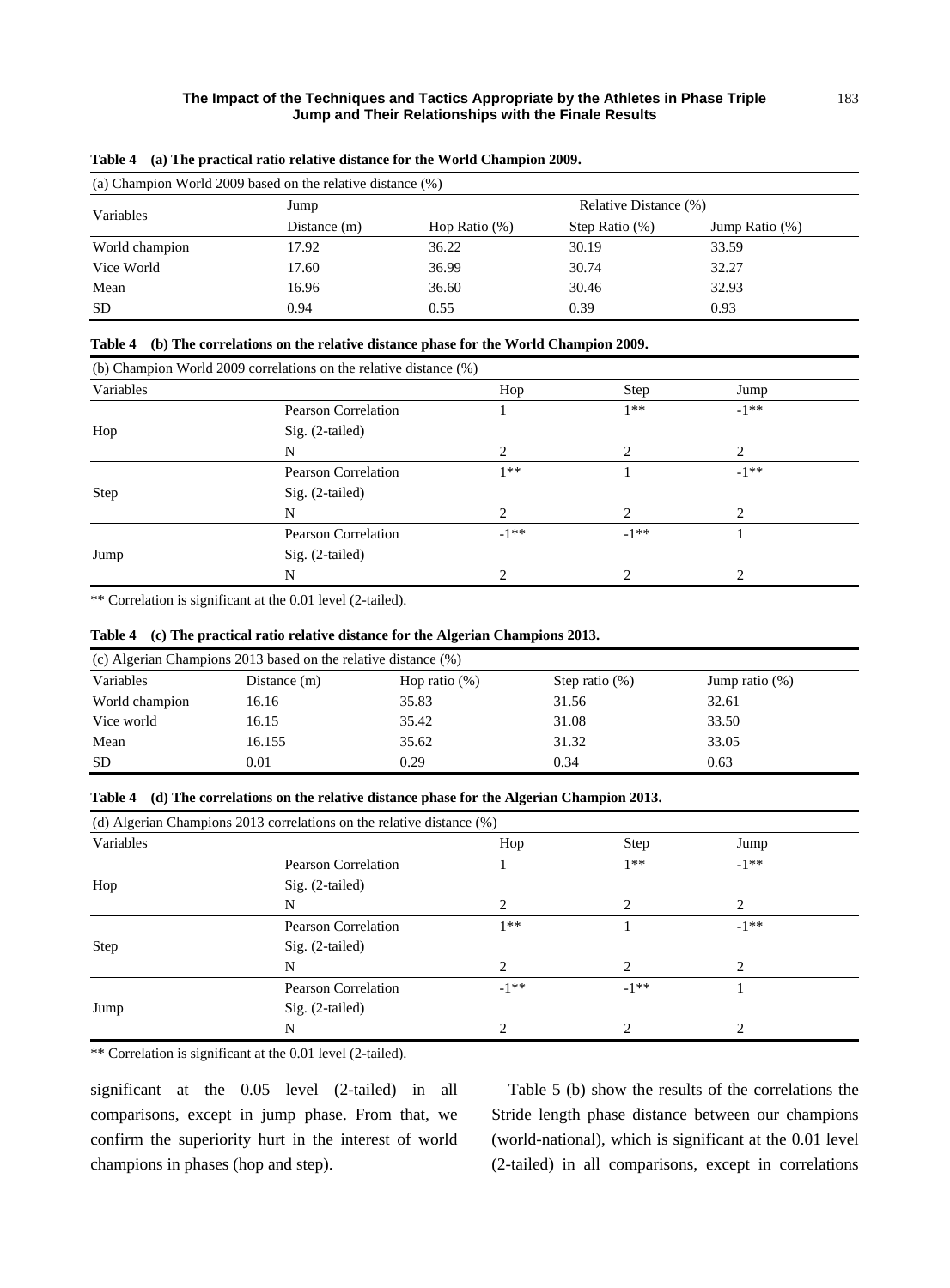|      | <b>Independent Samples Test</b> | М    | <b>SD</b> | m      | df | $Sig. (2-tailed)$ |
|------|---------------------------------|------|-----------|--------|----|-------------------|
|      | World                           | 6.50 | 0.015     | 20.467 |    | 0.002             |
| Hop  | Algerian                        | 5.76 | 0.049     |        |    |                   |
| Step | World                           | 5.41 | 0.00      |        |    |                   |
|      | Algerian                        | 5.06 | 0.056     | 8.750  |    | 0.013             |
|      | World                           | 5.85 | 0.24      |        |    |                   |
| Jump | Algerian                        | 5.34 | 0.099     | 2.774  |    | 0.109             |

**Table 5 (a) Independent samples test of the stride length phase distance between our champions (world-national).**

|  | Table 5 (b) Correlations of the stride length phase distance between our champions (world-national). |  |  |
|--|------------------------------------------------------------------------------------------------------|--|--|
|--|------------------------------------------------------------------------------------------------------|--|--|

|           | (b) Correlations the Stride length phase distance |                |                |                               |  |
|-----------|---------------------------------------------------|----------------|----------------|-------------------------------|--|
| variables |                                                   | Hop ALG        | Step ALG       | Jump ALG                      |  |
| Hop CW    | Pearson Correlation                               | $-1***$        | $-1**$         | $1**$                         |  |
|           | $Sig. (2-tailed)$                                 |                |                |                               |  |
|           | N                                                 | 2              | $\overline{2}$ | 2                             |  |
| Step CW   | Pearson Correlation                               | $1**$          | $1**$          | $-1***$                       |  |
|           | $Sig. (2-tailed)$                                 |                |                |                               |  |
|           | N                                                 | 2              | $\overline{2}$ | $\mathcal{D}_{\mathcal{L}}$   |  |
| Jump CW   | Pearson Correlation                               | $1**$          | $1**$          | $-1***$                       |  |
|           | $Sig. (2-tailed)$                                 |                |                |                               |  |
|           | N                                                 | $\overline{c}$ | $\mathcal{D}$  | $\mathfrak{D}_{\mathfrak{p}}$ |  |

\*\* Correlation is significant at the 0.01 level (2-tailed).

phase (hop (CW)\*hop (Alg), hop (CW)\* step (ALG),step(CW)\*jump(ALG) and jump (CW)-jump (ALG)). Based on the synthesis of Ed Jacoby [14] , the triple jump good coach understands that good mechanics in the transition phases leads to a good performance and that any error in any phase will be related to another. For this reason, we confirm that the strength of our world champions is in the correct practice of this technique that requires good mechanical and physical control in the transition between phases.

#### **6. Discussion**

The study showed that the Russian technique (which emphasizes the hop phase) most used by our samples was the technique hop. The most difference between the world champions and our elites are in hop phase. Paul [15] explained the objective of this phase is to achieve horizontal vertical velocity (going forward and up) of the takeoff board, not vertical horizontal velocity (up and forward as in the long jump) and any change should minimally in the step phase change the angular momentum created by hop [16].

For our research, we explain that difference in the level of optimum phase practiced by our champion world in the transition of the advantage hop phase that any error in achieve horizontal vertical velocity are related in the other phases. For that, we advise our coach and their elites the recommendation of K. Dziewiecki, Z. Mazur [17] . The phase's ratios distances must be learned measured and practiced as effort distribution in their techniques (Hop-dominant, balanced, and jump-dominant). The technique is based on phase ratio [7] and the improving final speed horizontal ideal for the athlete [6] and condition and not to lose control of the technique and influence in achievement

## **7. Conclusion**

From the purposes of this study, we recommend our coaches and their athletes the mean most used in assessment in the triple jump, because the phase ratio allows us not only to measure the effort distribution in